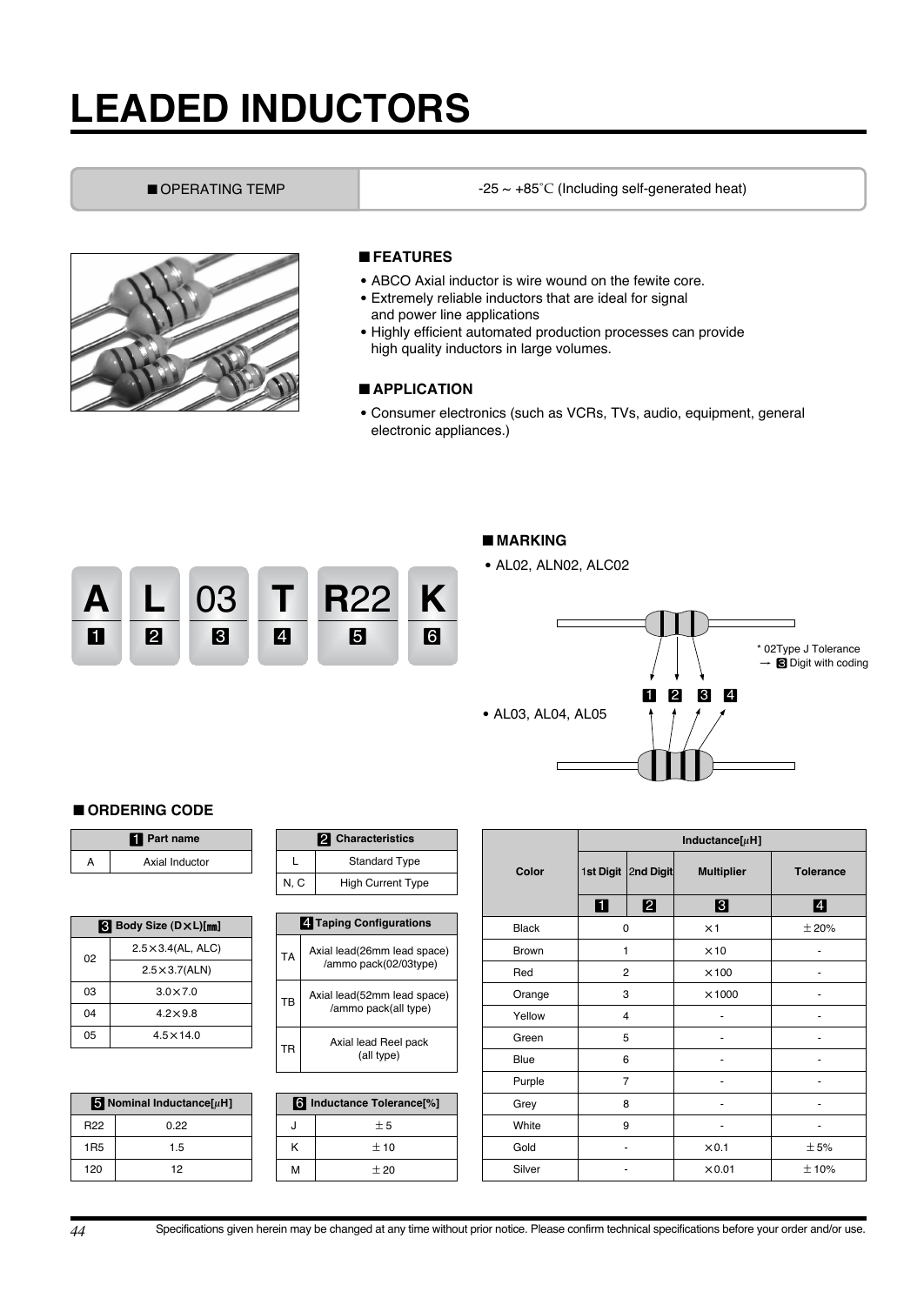### ■*APPERANCE DIMENSIONS*



**Type Dimensions Taped <sup>L</sup> ø<sup>D</sup> ød Straight** 52 52 52 52 26 26 AL02, ALC02 3.4max. 2.5max.  $0.5 \pm 0.05$ ALN02 3.7max. 2.5max. AL02, ALC02 3.4max. 2.5max.  $0.45 \pm 0.05$ ALN02 3.7max. 2.5max. AL03 7.0max. 1 3.0max. 0.5  $\pm$  0.05 AL04 9.8max. 4.2max. 4.2max. 0.65 ± 0.05 AL05 14.0max. 4.5max. 0.65 ± 0.05 TB TA TA TB TB TB Unit: mm

### ■*SHAPE DIMENSIONS*

 $\bullet$  TA(26mm)  $\bullet$  TB(52mm)



| Unit: mm                  |                   |                  |                     |                  |            |                          |                                      |  |  |  |  |
|---------------------------|-------------------|------------------|---------------------|------------------|------------|--------------------------|--------------------------------------|--|--|--|--|
|                           | <b>Dimensions</b> |                  |                     |                  |            |                          |                                      |  |  |  |  |
| <b>Type</b>               | ØD                | L                | a                   | $\mathbf b$      | $ L1-L2 $  | Ød                       | <b>Minimum</b><br>insertion<br>pitch |  |  |  |  |
| AL <sub>02</sub><br>ALC02 | $2.5$ max.        | 3.4max. 26 + 0.5 |                     | $0.8$ max.       | $0.5$ max. | $0.45 \pm 0.05$          | 5.0                                  |  |  |  |  |
| ALN02                     | $2.5$ max.        | 3.7max.          | $126 + 0.5$         | $0.8$ max.       |            | 0.5 max. $0.45 \pm 0.05$ | 5.0                                  |  |  |  |  |
| AL <sub>03</sub>          | $3.0$ max.        | 7.0max.          | $26\frac{+1}{-0.5}$ | $\vert$ 0.8 max. | $1.0$ max. | $0.50 \pm 0.05$          | 10.0                                 |  |  |  |  |



| Unit: mm                             |                  |                                       |                   |              |      |             |            |                 |                 | Unit: mm                             |  |  |
|--------------------------------------|------------------|---------------------------------------|-------------------|--------------|------|-------------|------------|-----------------|-----------------|--------------------------------------|--|--|
| <b>Pitch</b>                         |                  |                                       | <b>Dimensions</b> |              |      |             |            |                 |                 |                                      |  |  |
| <b>Minimum</b><br>insertion<br>pitch |                  | <b>Type</b>                           | ØD                | L            |      | a           | b          | $ L1-L2 $       | Ød              | <b>Minimum</b><br>insertion<br>pitch |  |  |
| 5.0                                  |                  | AL <sub>02</sub><br>ALC <sub>02</sub> | 2.5max.           | $3.4$ max.   | 52   | $+2$<br>- 1 | $1.2$ max. | $1.0$ max.      | $0.50 \pm 0.05$ | 5.0                                  |  |  |
|                                      |                  | ALN <sub>02</sub>                     | $2.5$ max.        | $3.7$ $max.$ | 52   | $+2$<br>- 1 | $1.2$ max. | $1.0$ max.      | $0.50 \pm 0.05$ | 7.5                                  |  |  |
| 5.0                                  |                  | AL <sub>03</sub>                      | 3.0max.           | $7.0$ max.   | 52   | $+2$        | $1.2$ max. | $1.0$ max.      | $0.50 \pm 0.05$ | 10.0                                 |  |  |
| 10.0                                 |                  | AL <sub>04</sub>                      | 4.2max.           | 9.8max.      | 52   | $+2$<br>- 1 | $1.2$ max. | $1.0$ max.      | $0.65 \pm 0.05$ | 12.5                                 |  |  |
|                                      | AL <sub>05</sub> | 4.5max.                               | 14.0max.          | 52           | $+2$ | $1.2$ max.  | $1.0$ max. | $0.50 \pm 0.05$ | 20.0            |                                      |  |  |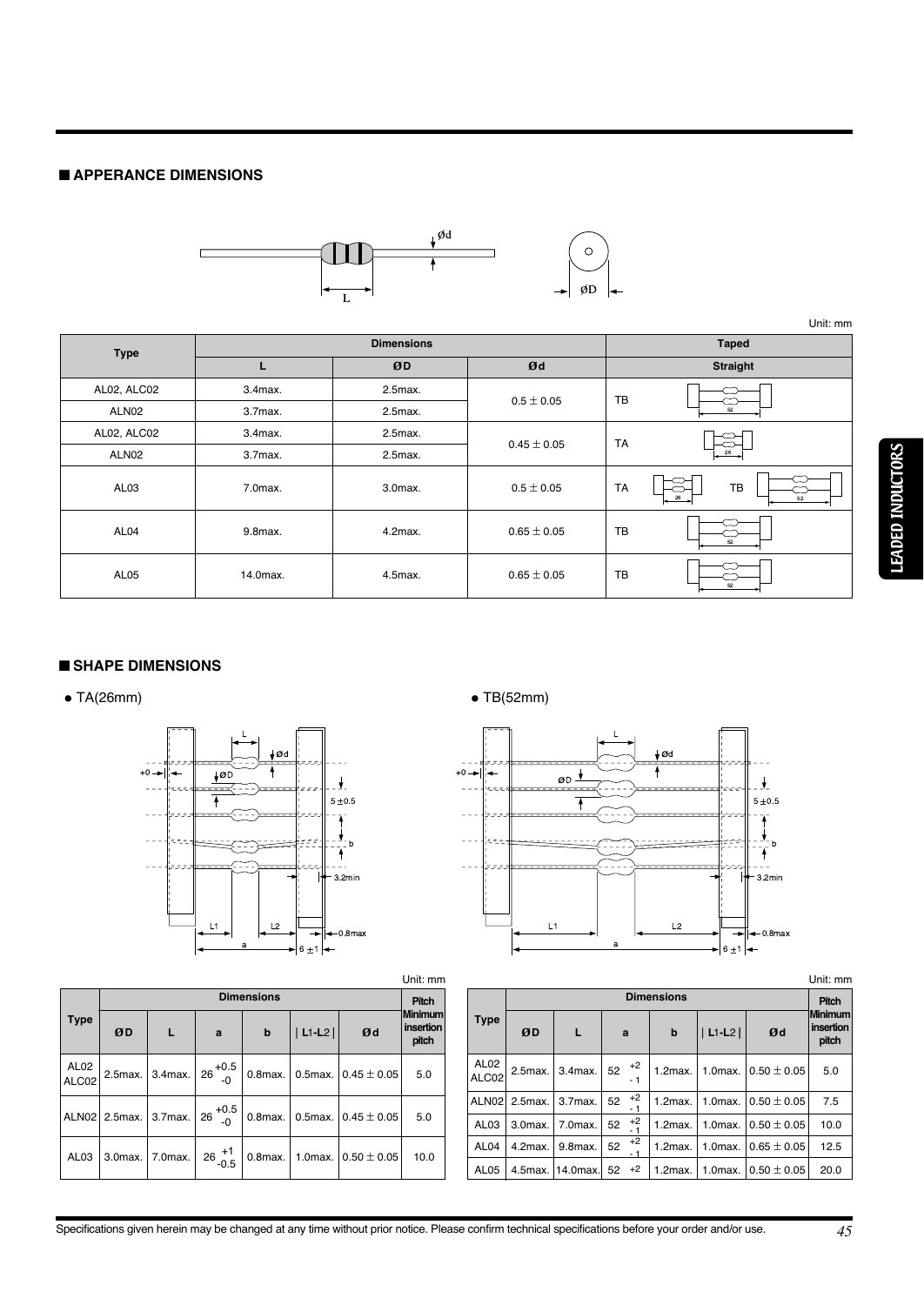# **AVAILABLE INDUCTANCE RANGE**

| <b>Type</b><br>Range | <b>AL02</b>                      |  | <b>ALC02</b> | <b>ALN02</b> |                                                                                     | <b>AL03</b> |      | AL04                                                                                                                           | <b>AL05</b> |                                   |
|----------------------|----------------------------------|--|--------------|--------------|-------------------------------------------------------------------------------------|-------------|------|--------------------------------------------------------------------------------------------------------------------------------|-------------|-----------------------------------|
| $\overline{0}$       | $Imax.[mA]$ Rdc max.[ $\Omega$ ] |  |              |              | $\vert$ I max. [mA] Rdc max. [ $\Omega$ ] $\vert$ I max. [mA] Rdc max. [ $\Omega$ ] |             |      | $\lceil \max_{\alpha} [mA] \rceil$ Rdc max. $\lceil \Omega \rceil$   I max. $\lceil mA \rceil$ Rdc max. $\lceil \Omega \rceil$ |             | $l$ max.[mA] Rdc max.[ $\Omega$ ] |
|                      | 0.22                             |  | 0.22         |              | 0.12                                                                                |             | 0.22 | 0.22                                                                                                                           |             |                                   |
|                      |                                  |  |              |              |                                                                                     |             |      |                                                                                                                                |             | 1.0                               |
| 10                   |                                  |  |              |              |                                                                                     |             |      |                                                                                                                                |             |                                   |
| 100                  |                                  |  | 100          |              |                                                                                     |             |      |                                                                                                                                |             |                                   |
| 1000                 | 470                              |  |              |              | 470                                                                                 |             | 1000 |                                                                                                                                |             |                                   |
|                      |                                  |  |              |              |                                                                                     |             |      |                                                                                                                                |             | 1500                              |
| 2200                 |                                  |  |              |              |                                                                                     |             |      |                                                                                                                                |             |                                   |
| 8200                 |                                  |  |              |              |                                                                                     |             |      |                                                                                                                                |             |                                   |
| 10000                |                                  |  |              |              |                                                                                     |             |      | 10000                                                                                                                          |             |                                   |
|                      |                                  |  |              |              |                                                                                     |             |      |                                                                                                                                |             |                                   |

#### ● Examples

| Inductance   | I max.<br>[mA] | Rdc max.<br>$[\Omega]$   | I max.<br>[mA] | Rdc max.<br>$[\Omega]$   | I max.<br>[mA]           | Rdc max.<br>$[\Omega]$   | I max.<br>[mA] | Rdc max.<br>$[\Omega]$   | I max.<br>[mA] | Rdc max.<br>$[\Omega]$ | I max.<br>[mA] | Rdc max.<br>$[\Omega]$   |
|--------------|----------------|--------------------------|----------------|--------------------------|--------------------------|--------------------------|----------------|--------------------------|----------------|------------------------|----------------|--------------------------|
| 1 $\mu$ H    | 270            | 0.8                      | 510            | 0.4                      | 500                      | 0.32                     | 270            | 0.8                      | 920            | 0.19                   | 5600           | 0.022                    |
| $10 \mu H$   | 160            | 2.3                      | 270            | 1.4                      | 280                      | 1.0                      | 160            | 2.3                      | 500            | 0.58                   | 2100           | 0.062                    |
| 100 $\mu$ H  | 44             | 12                       | 105            | 9.1                      | 120                      | 5.6                      | 90             | 7.0                      | 275            | 1.80                   | 700            | 0.480                    |
| 1000 $\mu$ H |                | $\overline{\phantom{a}}$ |                | $\overline{\phantom{a}}$ |                          | $\overline{\phantom{a}}$ | 40             | 33.0                     | 100            | 14.0                   | 240            | 5.800                    |
| 2200 µH      |                | $\overline{a}$           |                | $\overline{\phantom{a}}$ | $\overline{\phantom{a}}$ |                          |                | $\overline{\phantom{a}}$ | 80             | 40.0                   |                | $\overline{\phantom{a}}$ |
| 8200 µH      |                | $\overline{\phantom{a}}$ |                | $\overline{\phantom{0}}$ | $\blacksquare$           |                          |                | $\overline{\phantom{a}}$ | 45             | 116.0                  |                | $\sim$                   |
| 10000 uH     |                | $\overline{\phantom{a}}$ |                | ۰                        |                          | ۰.                       |                | $\overline{\phantom{a}}$ | 35             | 148.0                  |                | $\sim$                   |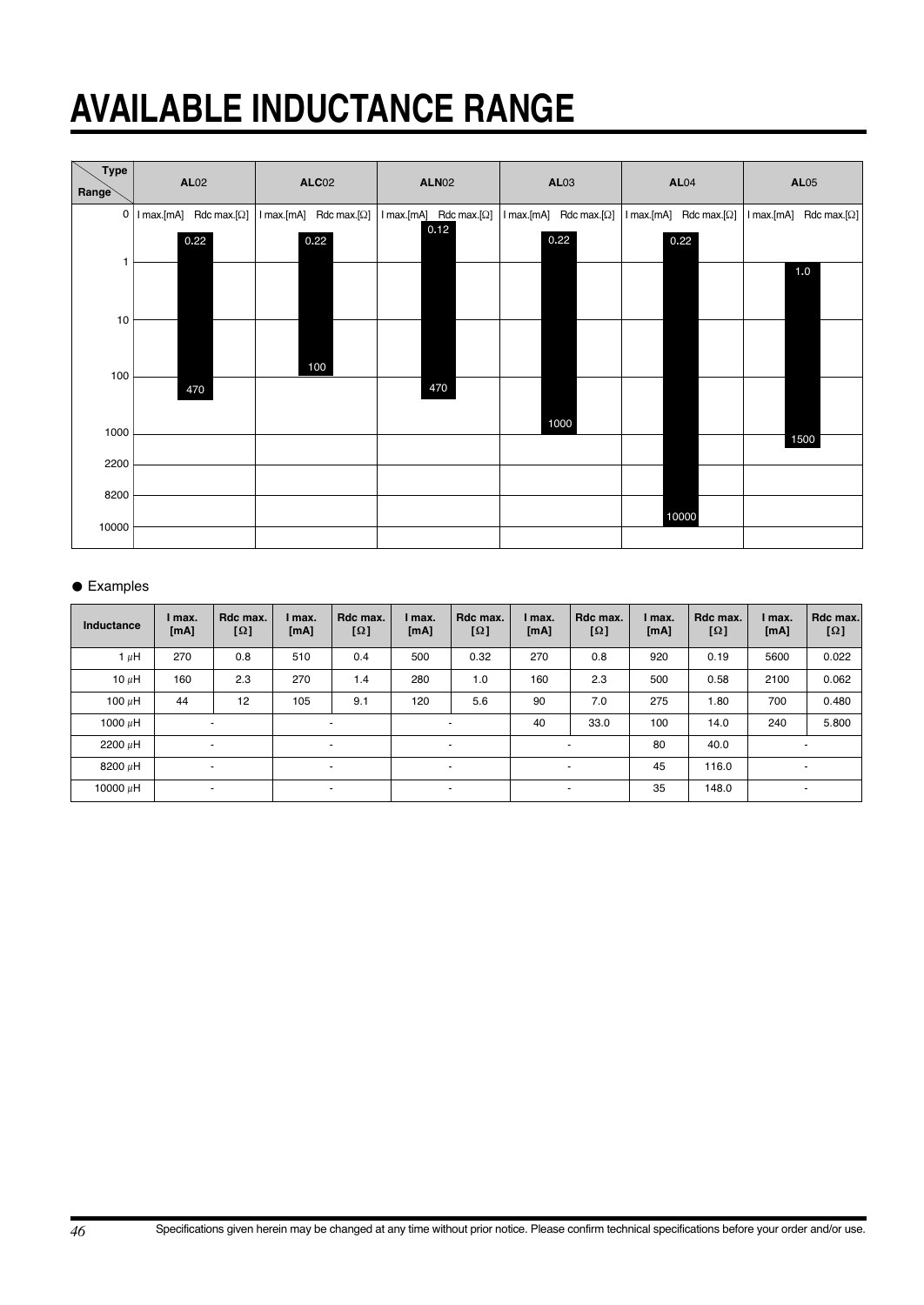### $\bullet$ AL02

| <b>Ordering Code</b> | Inductance<br>$[\mu H]$ | <b>Inductanced</b><br><b>Tolerance</b> | Q<br>(min.) | <b>Measuring</b><br>Frequency<br>[MHz] | Self-Resonant<br>Frequency<br>[MHz]<br>(min.) | <b>DC</b><br>Resistance<br>$[\Omega]$<br>(max.) | Rate<br><b>Current</b><br>[mA]<br>(max.) |
|----------------------|-------------------------|----------------------------------------|-------------|----------------------------------------|-----------------------------------------------|-------------------------------------------------|------------------------------------------|
| AL02TOR22K           | 0.22                    |                                        |             |                                        | 410                                           | 0.40                                            | 400                                      |
| AL02TOR27K           | 0.27                    |                                        |             |                                        | 410                                           | 0.43                                            | 380                                      |
| AL02TOR33K           | 0.33                    |                                        |             |                                        | 360                                           | 0.48                                            | 370                                      |
| AL02TOR39K           | 0.39                    |                                        |             |                                        | 300                                           | 0.51                                            | 350                                      |
| AL02TOR47K           | 0.47                    |                                        | 35          | 25.2                                   | 230                                           | 0.56                                            | 330                                      |
| AL02TOR56K           | 0.56                    |                                        |             |                                        | 210                                           | 0.61                                            | 320                                      |
| AL02TO R68K          | 0.68                    |                                        |             |                                        | 190                                           | 0.67                                            | 310                                      |
| AL02TOR82K           | 0.82                    |                                        |             |                                        | 170                                           | 0.74                                            | 290                                      |
| AL02TO1R0K           | 1.0                     |                                        |             |                                        | 150                                           | 0.80                                            | 270                                      |
| AL02TO1R2K           | 1.2                     |                                        |             |                                        | 110                                           | 0.90                                            | 260                                      |
| AL02TO1R5K           | 1.5                     |                                        |             |                                        | 80                                            | 1.0                                             | 250                                      |
| AL02TO1R8K           | 1.8                     |                                        |             |                                        | 60                                            | 1.1                                             | 240                                      |
| AL02TO 2R2K          | 2.2                     |                                        |             |                                        | 45                                            | 1.2                                             | 230                                      |
| AL02TO 2R7K          | 2.7                     |                                        |             | 7.96                                   | 40                                            | 1.3                                             | 220                                      |
| AL02TO3R3K           | 3.3                     |                                        |             |                                        | 38                                            | 1.4                                             | 210                                      |
| AL02TO3R9K           | 3.9                     |                                        |             |                                        | 35                                            | 1.6                                             | 200                                      |
| AL02TO 4R7K          | 4.7                     |                                        |             |                                        | 32                                            | 1.7                                             | 190                                      |
| AL02TO 5R6K          | 5.6                     |                                        |             |                                        | 30                                            | 1.9                                             | 180                                      |
| AL02TO 6R8K          | 6.8                     |                                        |             |                                        | 28                                            | 2.0                                             | 175                                      |
| AL02TO8R2K           | 8.2                     |                                        |             |                                        | 26                                            | 2.2                                             | 165                                      |
| AL02TO 100K          | 10                      | ±10%<br>$(\pm 5\%)$                    |             |                                        | 24                                            | 2.3                                             | 160                                      |
| AL02TO120K           | 12                      |                                        |             |                                        | 22                                            | 2.5                                             | 150                                      |
| AL02TO 150K          | 15                      |                                        |             |                                        | 20                                            | 2.8                                             | 145                                      |
| AL02TO180K           | 18                      |                                        |             |                                        | 18                                            | 3.1                                             | 140                                      |
| AL02TO 220K          | 22                      |                                        | 40          |                                        | 17                                            | 3.4                                             | 130                                      |
| AL02TO 270K          | 27                      |                                        |             |                                        | 16                                            | 4.3                                             | 80                                       |
| AL02TO330K           | 33                      |                                        |             | 2.52                                   | 14                                            | 4.7                                             | 76                                       |
| AL02TO390K           | 39                      |                                        |             |                                        | 13                                            | 5.2                                             | 74                                       |
| AL02T O 470K         | 47                      |                                        |             |                                        | 12                                            | 5.8                                             | 70                                       |
| AL02TO 560K          | 56                      |                                        |             |                                        | 11                                            | 6.4                                             | 68                                       |
| AL02TO680K           | 68                      |                                        |             |                                        | 10                                            | 7.2                                             | 64                                       |
| AL02TO820K           | 82                      |                                        |             |                                        | 9.5                                           | 11                                              | 46                                       |
| AL02TO101K           | 100                     |                                        |             |                                        | 9.0                                           | 12                                              | 44                                       |
| AL02TO121K           | 120                     |                                        |             |                                        | 8.0                                           | 13                                              | 42                                       |
| AL02TO151K           | 150                     |                                        |             |                                        | 6.0                                           | 16                                              | 39                                       |
| AL02TO181K           | 180                     |                                        |             |                                        | 5.5                                           | 18                                              | 37                                       |
| AL02T O 221K         | 220                     |                                        |             |                                        | 5.0                                           | 20                                              | 35                                       |
| AL02TO 271K          | 270                     |                                        |             | 0.796                                  | 4.6                                           | 26                                              | 28                                       |
| AL02TO331K           | 330                     |                                        |             |                                        | 4.4                                           | 27                                              | 26                                       |
| AL02TO391K           | 390                     |                                        |             |                                        | 4.1                                           | 28                                              | 25                                       |
| AL02T O 471K         | 470                     |                                        |             |                                        | 3.7                                           | 30                                              | 24                                       |

\*please specify the taping configuration code.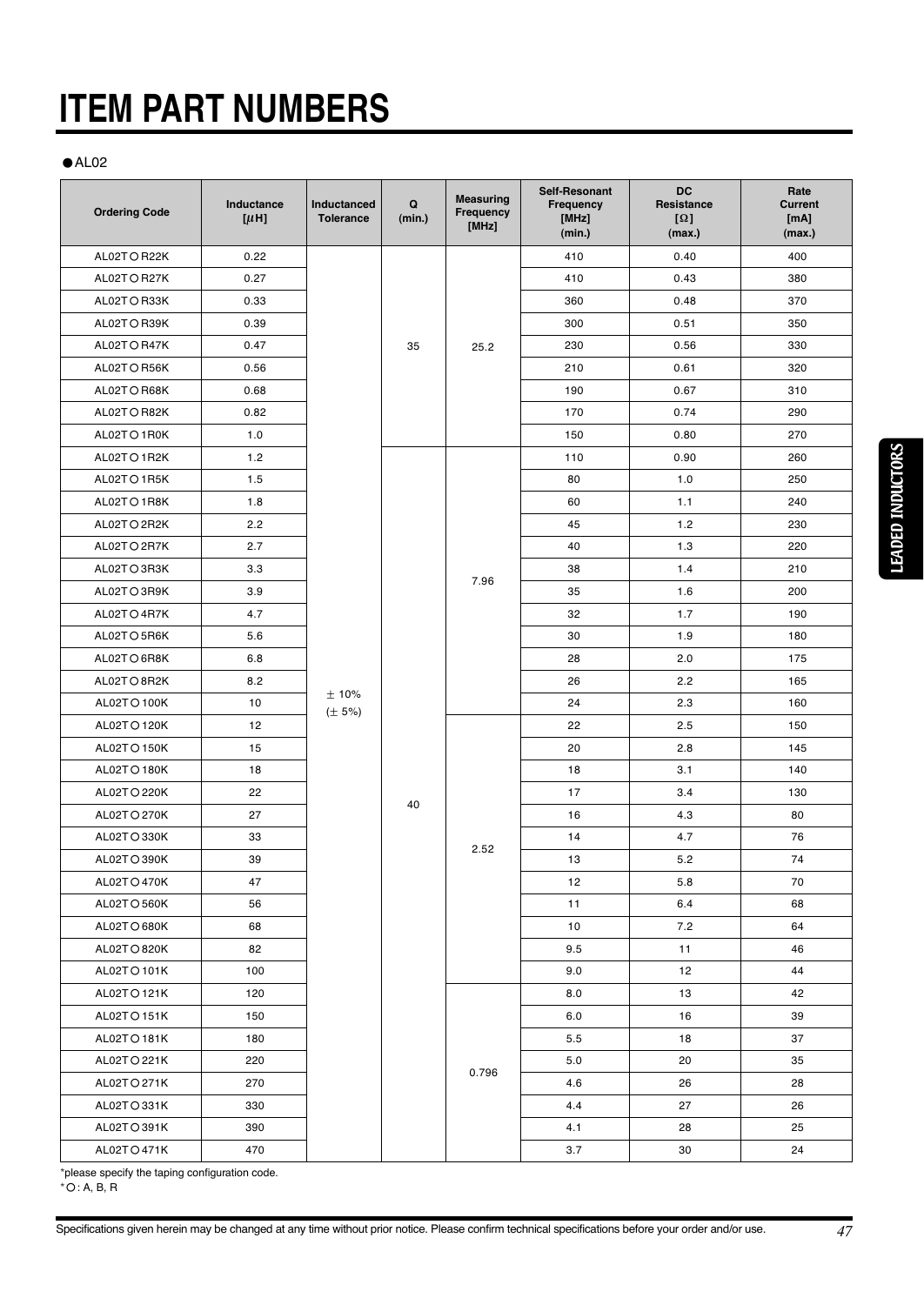#### $\bullet$ ALC02

| <b>Ordering Code</b> | Inductance<br>$[\mu H]$ | Inductanced<br><b>Tolerance</b> | $\mathbf Q$<br>(min.) | <b>Measuring</b><br>Frequency<br>[MHz] | Self-Resonant<br>Frequency<br>[MHz]<br>(min.) | <b>DC</b><br>Resistance<br>$[\Omega]$<br>(max.) | Rate<br><b>Current</b><br>[mA]<br>(max.) |
|----------------------|-------------------------|---------------------------------|-----------------------|----------------------------------------|-----------------------------------------------|-------------------------------------------------|------------------------------------------|
| ALC02TOR22K          | 0.22                    |                                 |                       |                                        | 450                                           | 0.2                                             | 730                                      |
| ALC02TOR27K          | 0.27                    |                                 |                       |                                        | 400                                           | 0.21                                            | 700                                      |
| ALC02TOR33K          | 0.33                    |                                 |                       |                                        | 350                                           | 0.23                                            | 670                                      |
| ALC02TOR39K          | 0.39                    |                                 |                       |                                        | 320                                           | 0.25                                            | 640                                      |
| ALC02TOR47K          | 0.47                    | 10%                             |                       | 25.2                                   | 300                                           | 0.27                                            | 620                                      |
| ALC02TOR56K          | 0.56                    |                                 |                       |                                        | 280                                           | 0.3                                             | 590                                      |
| ALC02TOR68K          | 0.68                    |                                 |                       |                                        | 240                                           | 0.33                                            | 570                                      |
| ALC02TOR82K          | 0.82                    |                                 | 50                    |                                        | 210                                           | 0.35                                            | 540                                      |
| ALC02TO1R0K          | $\mathbf{1}$            |                                 |                       |                                        | 190                                           | 0.4                                             | 510                                      |
| ALC02TO1R2J          | 1.2                     |                                 |                       |                                        | 110                                           | 0.43                                            | 490                                      |
| ALC02TO1R5J          | 1.5                     |                                 |                       |                                        | 80                                            | 0.48                                            | 460                                      |
| ALC02TO1R8J          | 1.8                     |                                 |                       |                                        | 70                                            | 0.53                                            | 440                                      |
| ALC02TO2R2J          | 2.2                     |                                 |                       |                                        | 60                                            | 0.6                                             | 420                                      |
| ALC02TO2R7J          | 2.7                     |                                 |                       |                                        | 55                                            | 0.68                                            | 390                                      |
| ALC02TO3R3J          | 3.3                     |                                 |                       | 7.96                                   | 50                                            | 0.75                                            | 370                                      |
| ALC02TO3R9J          | 3.9                     |                                 |                       |                                        | 45                                            | 0.83                                            | 350                                      |
| ALC02TO4R7J          | 4.7                     |                                 |                       |                                        | 40                                            | 0.91                                            | 340                                      |
| ALC02TO5R6J          | 5.6                     |                                 | 40                    |                                        | 35                                            | 1                                               | 320                                      |
| ALC02TO 6R8J         | 6.8                     |                                 |                       |                                        | 30                                            | 1.1                                             | 300                                      |
| ALC02TO8R2J          | 8.2                     |                                 | 35                    |                                        | 26                                            | 1.3                                             | 290                                      |
| ALC02TO 100J         | 10                      | 5%                              |                       |                                        | 24                                            | 1.4                                             | 270                                      |
| ALC02TO120J          | 12                      |                                 |                       |                                        | 22                                            | 1.4                                             | 270                                      |
| ALC02TO 150J         | 15                      |                                 | 40                    |                                        | 20                                            | 1.6                                             | 260                                      |
| ALC02TO 180J         | 18                      |                                 |                       |                                        | 18                                            | 1.7                                             | 250                                      |
| ALC02T O 220J        | 22                      |                                 |                       |                                        | 17                                            | 1.9                                             | 230                                      |
| ALC02TO 270J         | 27                      |                                 |                       |                                        | 16                                            | 2.5                                             | 200                                      |
| ALC02TO330J          | 33                      |                                 |                       | 2.52                                   | 14                                            | 3.4                                             | 180                                      |
| ALC02TO 390J         | 39                      |                                 |                       |                                        | 13                                            | 3.6                                             | 170                                      |
| ALC02TO 470J         | 47                      |                                 | 40                    |                                        | 12                                            | 4.6                                             | 150                                      |
| ALC02TO 560J         | 56                      |                                 |                       |                                        | 11                                            | 5.1                                             | 140                                      |
| ALC02TO 680J         | 68                      |                                 |                       |                                        | 10                                            | 5.6                                             | 130                                      |
| ALC02TO820J          | 82                      |                                 |                       |                                        | 9.5                                           | 7.9                                             | 115                                      |
| ALC02TO 101J         | 100                     |                                 |                       |                                        | 9                                             | 9.1                                             | 105                                      |

\*please specify the taping configuration code.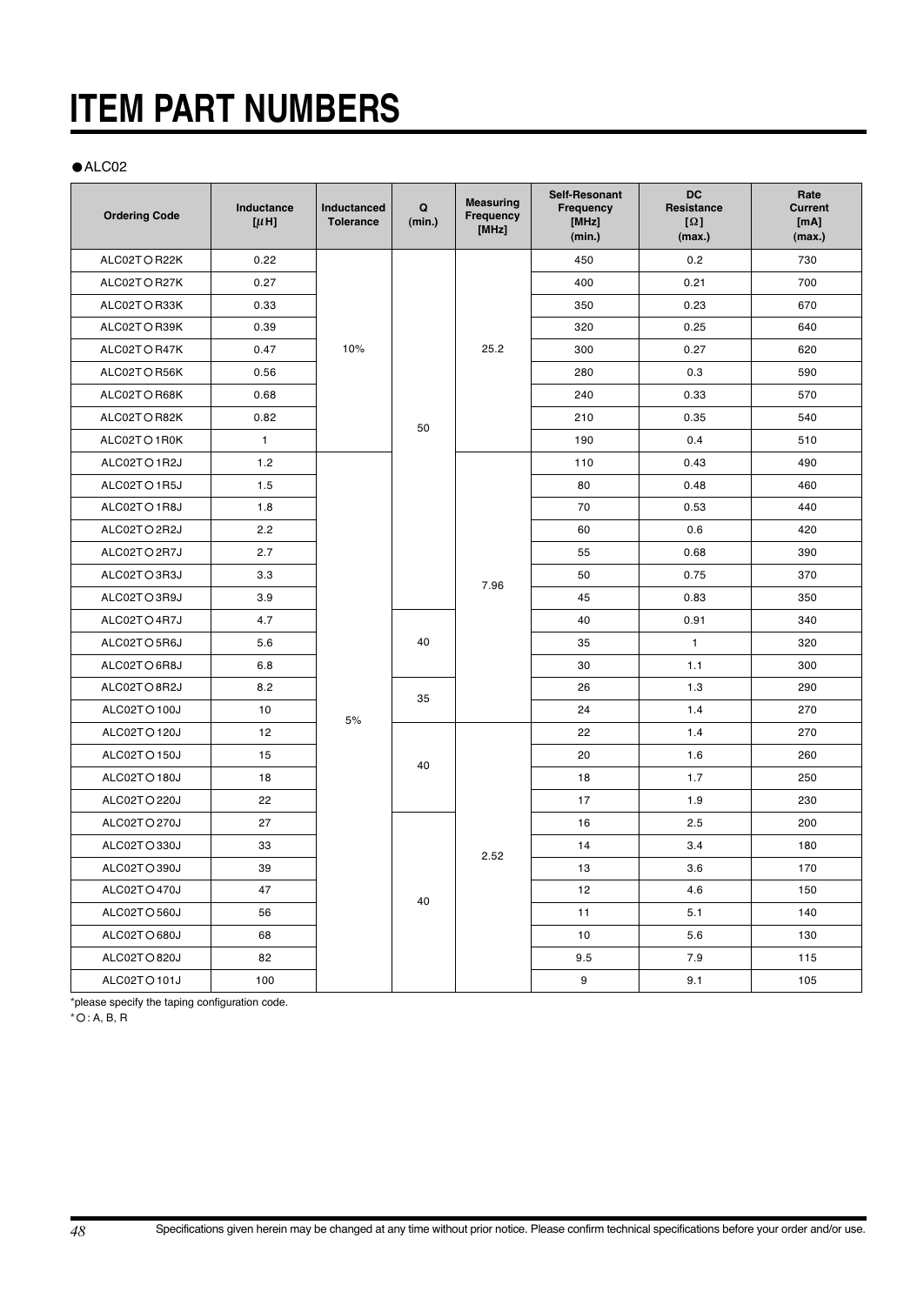#### $\bullet$ ALN02

| <b>Ordering Code</b> | Inductance<br>[µH] | Inductanced<br><b>Tolerance</b> | Q<br>(min.) | <b>Measuring</b><br>Frequency<br>[MHz] | Self-Resonant<br>Frequency<br>[MHz]<br>(min.) | <b>DC</b><br>Resistance<br>$[\Omega]$<br>(max.) | Rate<br><b>Current</b><br>[mA]<br>(max.) |
|----------------------|--------------------|---------------------------------|-------------|----------------------------------------|-----------------------------------------------|-------------------------------------------------|------------------------------------------|
| ALN02TOR12K          | 0.12               |                                 |             |                                        | 500                                           | 0.12                                            | 850                                      |
| ALN02TOR15K          | 0.15               |                                 |             |                                        | 500                                           | 0.14                                            | 800                                      |
| ALN02TOR18K          | 0.18               |                                 |             |                                        | 500                                           | 0.15                                            | 760                                      |
| ALN02TOR22K          | 0.22               |                                 |             |                                        | 500                                           | 0.16                                            | 730                                      |
| ALN02TOR27K          | 0.27               |                                 |             |                                        | 500                                           | 0.18                                            | 690                                      |
| ALN02TO R33K         | 0.33               |                                 |             |                                        | 480                                           | 0.19                                            | 660                                      |
| ALN02TOR39K          | 0.39               |                                 |             | 25.2                                   | 430                                           | 0.21                                            | 640                                      |
| ALN02TOR47K          | 0.47               |                                 |             |                                        | 380                                           | 0.23                                            | 610                                      |
| ALN02TOR56K          | 0.56               |                                 |             |                                        | 350                                           | 0.25                                            | 580                                      |
| ALN02TO R68K         | 0.68               |                                 | 50          |                                        | 310                                           | 0.27                                            | 550                                      |
| ALN02TOR82K          | 0.82               |                                 |             |                                        | 270                                           | 0.29                                            | 520                                      |
| ALN02TO1R0K          | 1.0                |                                 |             |                                        | 240                                           | 0.32                                            | 500                                      |
| ALN02TO1R2K          | 1.2                |                                 |             |                                        | 210                                           | 0.35                                            | 480                                      |
| ALN02TO1R5K          | 1.5                |                                 |             |                                        | 190                                           | 0.38                                            | 450                                      |
| ALN02TO1R8K          | 1.8                |                                 |             |                                        | 140                                           | 0.42                                            | 430                                      |
| ALN02TO 2R2K         | 2.2                | ±10%<br>$(\pm 5\%)$             |             |                                        | 90                                            | 0.47                                            | 410                                      |
| ALN02TO 2R7K         | 2.7                |                                 |             | 7.96                                   | 70                                            | 0.52                                            | 390                                      |
| ALN02TO3R3K          | 3.3                |                                 |             |                                        | 50                                            | 0.57                                            | 370                                      |
| ALN02TO3R9K          | 3.9                |                                 |             |                                        | 35                                            | 0.63                                            | 360                                      |
| ALN02TO 4R7K         | 4.7                |                                 | 40          |                                        | 32                                            | 0.69                                            | 340                                      |
| ALN02TO 5R6K         | 5.6                |                                 |             |                                        | 30                                            | 0.75                                            | 320                                      |
| ALN02TO 6R8K         | 6.8                |                                 |             |                                        | 28                                            | 0.84                                            | 310                                      |
| ALN02TO 8R2K         | 8.2                |                                 |             |                                        | 26                                            | 0.92                                            | 290                                      |
| ALN02TO 100K         | 10                 |                                 |             |                                        | 24                                            | 1.0                                             | 280                                      |
| ALN02TO120K          | 12                 |                                 |             |                                        | 22                                            | 1.0                                             | 280                                      |
| ALN02TO 150K         | 15                 |                                 |             |                                        | 20                                            | 1.2                                             | 265                                      |
| ALN02TO 180K         | 18                 |                                 |             |                                        | 18                                            | 1.3                                             | 250                                      |
| ALN02TO 220K         | 22                 |                                 |             |                                        | 17                                            | 1.5                                             | 235                                      |
| ALN02TO 270K         | 27                 |                                 |             |                                        | 15                                            | 1.7                                             | 220                                      |
| ALN02TO330K          | 33                 |                                 |             | 2.52                                   | 14                                            | 2.2                                             | 180                                      |
| ALN02TO390K          | 39                 |                                 |             |                                        | 13                                            | 2.4                                             | 170                                      |
| ALN02TO 470K         | 47                 |                                 |             |                                        | 12                                            | 2.8                                             | 160                                      |
| ALN02TO 560K         | 56                 |                                 |             |                                        | 10                                            | 4.1                                             | 140                                      |
| ALN02TO 680K         | 68                 |                                 |             |                                        | 9.2                                           | 4.5                                             | 130                                      |
| ALN02TO 820K         | 82                 |                                 |             |                                        | 8.8                                           | 5.0                                             | 125                                      |
| ALN02TO 101K         | 100                |                                 |             |                                        | 8.0                                           | 5.6                                             | 120                                      |
| ALN02TO 121K         | 120                |                                 | 50          |                                        | 6.6                                           | 9.2                                             | 90                                       |
| ALN02TO 151K         | 150                |                                 |             |                                        | 5.8                                           | 10.5                                            | 85                                       |
| ALN02TO 181K         | 180                |                                 |             |                                        | 5.4                                           | 11.5                                            | 80                                       |
| ALN02TO 221K         | 220                |                                 |             | 0.796                                  | 4.8                                           | 13.0                                            | 75                                       |
| ALN02TO 271K         | 270                |                                 |             |                                        | 3.6                                           | 16.0                                            | 70                                       |
| ALN02TO331K          | 330                |                                 |             |                                        | 3.4                                           | 18.0                                            | 66                                       |
| ALN02TO391K          | 390                |                                 |             |                                        | 3.2                                           | 20.0                                            | 63                                       |
| ALN02TO 471K         | 470                |                                 |             |                                        | 3.0                                           | 22.0                                            | 60                                       |

\*please specify the taping configuration code.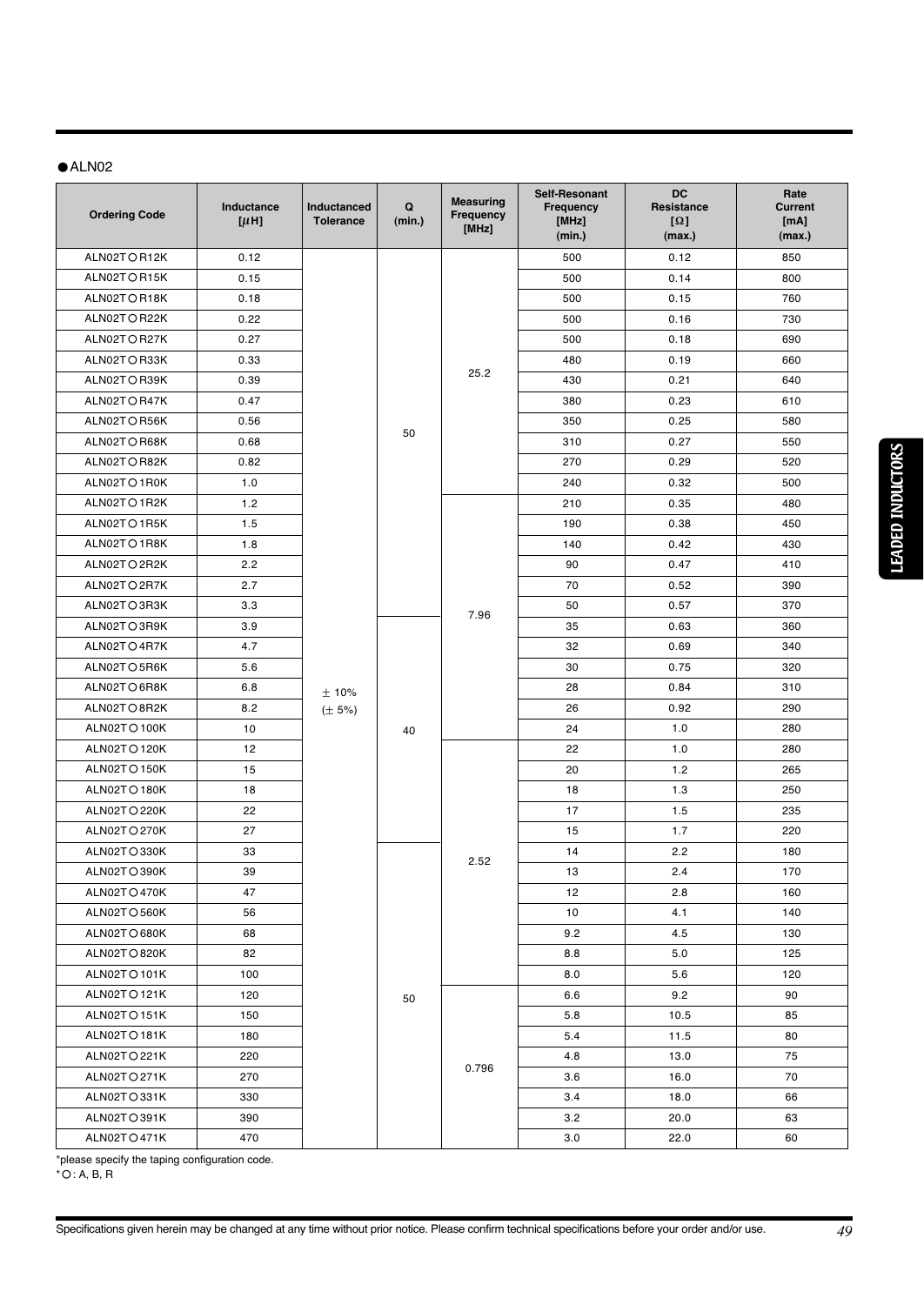#### $\bullet$ AL03

| <b>Ordering Code</b> | Inductance<br>[µH] | Inductanced<br><b>Tolerance</b> | Q<br>(min.) | <b>Measuring</b><br>Frequency<br>[MHz]                                                | Self-Resonant<br>Frequency<br>[MHz]<br>(min.) | <b>DC</b><br>Resistance<br>$\lbrack \Omega \rbrack$<br>(max.) | Rate<br><b>Current</b><br>[mA]<br>(max.) |
|----------------------|--------------------|---------------------------------|-------------|---------------------------------------------------------------------------------------|-----------------------------------------------|---------------------------------------------------------------|------------------------------------------|
| AL03TO R22K          | 0.22               |                                 |             |                                                                                       | 450                                           | 0.40                                                          | 400                                      |
| AL03TO R27K          | 0.27               |                                 |             |                                                                                       | 410                                           | 0.43                                                          | 380                                      |
| AL03T O R33K         | 0.33               |                                 | 35          |                                                                                       | 360                                           | 0.48                                                          | 370                                      |
| AL03T O R39K         | 0.39               |                                 |             |                                                                                       | 300                                           | 0.51                                                          | 350                                      |
| AL03TOR47K           | 0.47               |                                 |             | 25.2                                                                                  | 230                                           | 0.56                                                          | 330                                      |
| AL03T O R56K         | 0.56               |                                 |             |                                                                                       | 210                                           | 0.61                                                          | 320                                      |
| AL03T O R68K         | 0.68               | 40                              |             |                                                                                       | 190                                           | 0.67                                                          | 310                                      |
| AL03TOR82K           | 0.82               |                                 |             |                                                                                       | 170                                           | 0.74                                                          | 290                                      |
| AL03TO 1R0K          | 1.0                |                                 |             |                                                                                       | 150                                           | 0.80                                                          | 270                                      |
| AL03TO 1R2K          | 1.2                |                                 |             |                                                                                       | 144                                           | 0.90                                                          | 260                                      |
| AL03TO 1R5K          | 1.5                |                                 |             |                                                                                       | 131                                           | 1.0                                                           | 250                                      |
| AL03TO 1R8K          | 1.8                |                                 |             |                                                                                       | 121                                           | 1.1                                                           | 240                                      |
| AL03TO 2R2K          | 2.2                |                                 |             |                                                                                       | 110                                           | 1.2                                                           | 230                                      |
| AL03TO2R7K           | 2.7                |                                 |             |                                                                                       | 100                                           | 1.3                                                           | 220                                      |
| AL03TO3R3K           | 3.3                |                                 |             |                                                                                       | 94                                            | 1.4                                                           | 210                                      |
| AL03TO3R9K           | 3.9                |                                 |             | 7.96                                                                                  | 65                                            | 1.6                                                           | 200                                      |
| AL03TO 4R7K          | 4.7                |                                 |             |                                                                                       | 56                                            | 1.7                                                           | 190                                      |
| AL03TO 5R6K          | 5.6                |                                 |             | 48<br>1.9<br>37<br>2.0<br>25<br>2.2<br>21<br>2.3                                      |                                               | 180                                                           |                                          |
| AL03TO 6R8K          | 6.8                |                                 |             |                                                                                       |                                               |                                                               | 175                                      |
| AL03TO 8R2K          | 8.2                |                                 |             |                                                                                       |                                               |                                                               | 165                                      |
| AL03TO 100K          | 10                 |                                 |             |                                                                                       |                                               |                                                               | 160                                      |
| AL03TO120K           | 12                 |                                 |             | 19<br>17<br>13<br>9.6<br>7.2<br>6.3<br>2.52<br>6.3<br>6.3<br>6.2<br>5.7<br>5.3<br>4.8 |                                               | 2.5                                                           | 150                                      |
| AL03TO 150K          | 15                 | ±10%                            |             |                                                                                       |                                               | 2.8                                                           | 145                                      |
| AL03TO 180K          | 18                 | $(\pm 5\%)$                     |             |                                                                                       |                                               | 3.1                                                           | 140                                      |
| AL03TO 220K          | 22                 |                                 |             |                                                                                       |                                               | 3.4                                                           | 130                                      |
| AL03TO 270K          | 27                 |                                 |             |                                                                                       |                                               | 3.8                                                           | 125                                      |
| AL03TO330K           | 33                 |                                 |             |                                                                                       |                                               | 4.1                                                           | 120                                      |
| AL03TO 390K          | 39                 |                                 | 50          |                                                                                       |                                               | 4.5                                                           | 115                                      |
| AL03TO 470K          | 47                 |                                 |             |                                                                                       | 4.9                                           | 110                                                           |                                          |
| AL03TO 560K          | 56                 |                                 |             |                                                                                       |                                               | 5.3                                                           | 105                                      |
| AL03TO 680K          | 68                 |                                 |             |                                                                                       |                                               | 5.8                                                           | 100                                      |
| AL03TO820K           | 82                 |                                 |             |                                                                                       |                                               | 6.3                                                           | 95                                       |
| AL03TO 101K          | 100                |                                 |             |                                                                                       |                                               | 7.0                                                           | 90                                       |
| AL03T O 121K         | 120                |                                 |             |                                                                                       | 3.8                                           | 13                                                            | 90                                       |
| AL03TO 151K          | 150                |                                 |             |                                                                                       | 3.5                                           | 15                                                            | 85                                       |
| AL03TO181K           | 180                |                                 |             |                                                                                       | 3.3                                           | 16                                                            | 80                                       |
| AL03TO 221K          | 220                |                                 |             |                                                                                       | 3.0                                           | 17                                                            | 75                                       |
| AL03TO 271K          | 270                |                                 |             |                                                                                       | 2.8                                           | 19                                                            | 65                                       |
| AL03TO331K           | 330                |                                 |             |                                                                                       | 2.6                                           | 20                                                            | 60                                       |
| AL03TO391K           | 390                |                                 |             | 0.796                                                                                 | 2.4                                           | 22                                                            | 55                                       |
| AL03T O 471K         | 470                |                                 |             |                                                                                       | 2.25                                          | 24                                                            | 55                                       |
| AL03TO 561K          | 560                |                                 |             |                                                                                       | 2.10                                          | 26                                                            | 50                                       |
| AL03TO 681K          | 680                |                                 |             |                                                                                       | 1.95                                          | 28                                                            | 45                                       |
| AL03TO821K           | 820                |                                 |             |                                                                                       | 1.85                                          | 30                                                            | 40                                       |
| AL03TO 102K          | 1000               |                                 |             |                                                                                       | 1.40                                          | 33                                                            | 40                                       |

\*please specify the taping configuration code.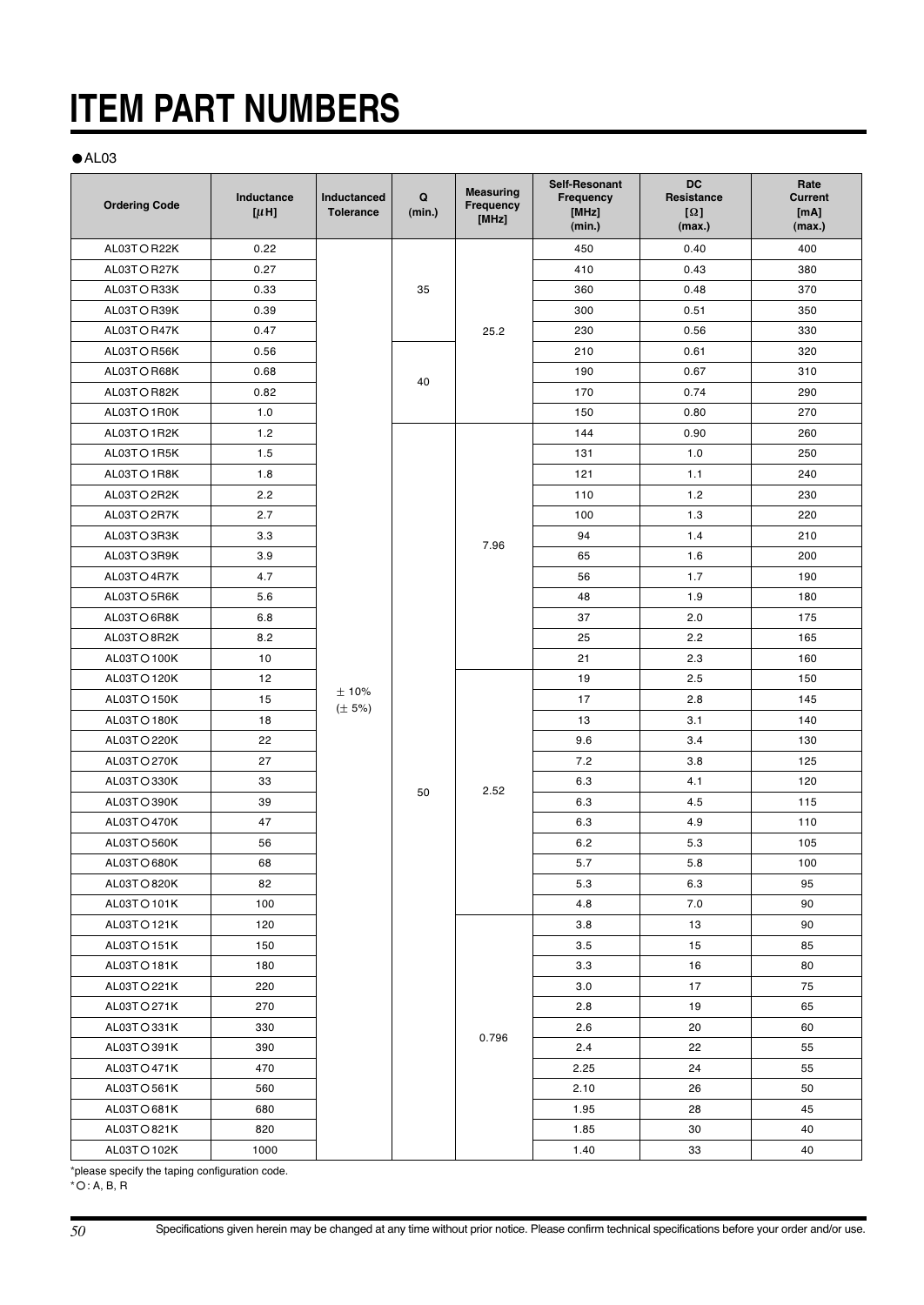#### $\bullet$ AL04

| <b>Ordering Code</b>      | Inductance<br>$[\mu H]$ | Inductanced<br><b>Tolerance</b> | Q<br>(min.) | <b>Measuring</b><br>Frequency<br>[MHz] | Self-Resonant<br>Frequency<br>[MHz]<br>(min.) | <b>DC</b><br>Resistance<br>$[\Omega]$<br>(max.) | Rated<br><b>Current</b><br>[mA]<br>(max.) |
|---------------------------|-------------------------|---------------------------------|-------------|----------------------------------------|-----------------------------------------------|-------------------------------------------------|-------------------------------------------|
| AL04TOR22K                | 0.22                    |                                 |             |                                        | 300                                           | 0.10                                            | 1400                                      |
| AL04TOR27K                | 0.27                    |                                 |             |                                        | 270                                           | 0.11                                            | 1320                                      |
| AL04TOR33K                | 0.33                    |                                 |             |                                        | 250                                           | 0.12                                            | 1280                                      |
| AL04TOR39K                | 0.39                    |                                 |             |                                        | 230                                           | 0.13                                            | 1200                                      |
| AL04TOR47K                | 0.47                    |                                 | 45          | 25.2                                   | 220                                           | 0.14                                            | 1150                                      |
| AL04TOR56K                | 0.56                    |                                 |             |                                        | 200                                           | 0.15                                            | 1100                                      |
| AL04TOR68K                | 0.68                    |                                 |             |                                        | 190                                           | 0.16                                            | 1030                                      |
| AL04TOR82K                | 0.82                    |                                 |             |                                        | 172                                           | 0.17                                            | 980                                       |
| AL04TO1R0K                | 1.0                     |                                 |             |                                        | 157                                           | 0.19                                            | 920                                       |
| AL04TO1R2K                | 1.2                     |                                 |             |                                        | 144                                           | 0.21                                            | 880                                       |
| AL04TO1R5K                | 1.5                     |                                 | 50          |                                        | 131                                           | 0.23                                            | 830                                       |
| AL04TO1R8K                | 1.8                     |                                 | 55          |                                        | 121                                           | 0.25                                            | 790                                       |
| AL04TO2R2K                | 2.2                     |                                 |             |                                        | 110                                           | 0.28                                            | 750                                       |
| AL04TO2R7K                | 2.7                     |                                 | 60          |                                        | 100                                           | 0.30                                            | 720                                       |
| AL04TO3R3K                | 3.3                     |                                 | 65          | 7.96                                   | 94                                            | 0.34                                            | 670                                       |
| AL04TO3R9K                | 3.9                     |                                 |             |                                        | 65                                            | 0.37                                            | 640                                       |
| AL04TO 4R7K               | 4.7                     |                                 | 70          |                                        | 56                                            | 0.39                                            | 620                                       |
| AL04TO5R6K                | 5.6                     |                                 |             |                                        | 48                                            | 0.43                                            | 590                                       |
| AL04TO6R8K                | 6.8                     |                                 | 75          |                                        | 37                                            | 0.48                                            | 550                                       |
| AL04TO8R2K                | 8.2                     |                                 | 80          |                                        | 25                                            | 0.52                                            | 530                                       |
| AL04TO100K                | 10                      |                                 | 65          |                                        | 21                                            | 0.58                                            | 500                                       |
| AL04TO120K                | 12                      |                                 |             |                                        | 19                                            | 0.63                                            | 480                                       |
| AL04T O 150K              | 15                      |                                 | 50          |                                        | 17                                            | 0.72                                            | 460                                       |
| AL04TO180K                | 18                      |                                 |             |                                        | 13                                            | 0.77                                            | 430                                       |
| AL04T O 220K              | 22                      | ±10%                            |             |                                        | 9.6                                           | 0.84                                            | 410                                       |
| AL04T O 270K              | 27                      |                                 | 55          | 2.52                                   | 7.2                                           | 0.94                                            | 390                                       |
| AL04TO330K                | 33                      |                                 |             |                                        | 6.3                                           | 1.03                                            | 370                                       |
| AL04TO390K                | 39                      |                                 | 50          |                                        | 6.3                                           | 1.12                                            | 350                                       |
| AL04T O 470K              | 47                      | $(\pm 5\%)$                     | 45<br>40    |                                        | 6.3                                           | 1.22                                            | 340                                       |
| AL04T O 560K              | 56                      |                                 |             |                                        | 6.2                                           | 1.34                                            | 320                                       |
| AL04TO680K                | 68                      |                                 |             |                                        | 5.7                                           | 1.47                                            | 305                                       |
| AL04TO820K                | 82                      |                                 | 35          |                                        | 5.3                                           | 1.62                                            | 290                                       |
| AL04TO101K                | 100                     |                                 | 30          |                                        | 4.8                                           | 1.80                                            | 275                                       |
| AL04TO121K                | 120                     |                                 | 55          |                                        | 3.8                                           | 3.70                                            | 185                                       |
| AL04TO151K                | 150<br>180              |                                 | 45<br>50    |                                        | 3.5                                           | 4.20                                            | 175<br>165                                |
| AL04TO181K<br>AL04TO 221K | 220                     |                                 |             |                                        | 3.3<br>3.0                                    | 4.60<br>5.10                                    | 155                                       |
| AL04TO 271K               | 270                     |                                 | 55          |                                        | 2.8                                           | 5.80                                            | 145                                       |
| AL04TO331K                | 330                     |                                 | 65          |                                        | 2.6                                           | 6.40                                            | $\overline{137}$                          |
| AL04TO391K                | 390                     |                                 |             | 0.796                                  | 2.4                                           | 7.00                                            | 133                                       |
| AL04TO 471K               | 470                     |                                 |             |                                        | 2.25                                          | 7.70                                            | 126                                       |
| AL04TO561K                | 560                     |                                 | 60          |                                        | 2.10                                          | 8.50                                            | 120                                       |
| AL04TO681K                | 680                     |                                 |             |                                        | 1.95                                          | 9.40                                            | 113                                       |
| AL04TO821K                | 820                     |                                 | 55          |                                        | 1.85                                          | 10.5                                            | 105                                       |
| AL04TO102K                | 1000                    |                                 | 50          |                                        | 1.40                                          | 14.0                                            | 100                                       |
| AL04TO122K                | 1200                    |                                 |             |                                        | 1.20                                          | 22.0                                            | 110                                       |
| AL04TO152K                | 1500                    |                                 |             |                                        | 1.10                                          | 25.0                                            | 100                                       |
| AL04TO182K                | 1800                    |                                 |             |                                        | 0.98                                          | 28.0                                            | 90                                        |
| AL04TO 222K               | 2200                    |                                 | 50          |                                        | 0.90                                          | 40.0                                            | 80                                        |
| AL04TO272K                | 2700                    |                                 |             |                                        | 0.85                                          | 44.0                                            | 70                                        |
| AL04TO332K                | 3300                    |                                 |             |                                        | 0.81                                          | 50.0                                            | 70                                        |
| AL04TO392K                | 3900                    |                                 |             | 0.252                                  | 0.72                                          | 63.0                                            | 60                                        |
| AL04TO 472K               | 4700                    |                                 |             |                                        | 0.60                                          | 69.0                                            | 55                                        |
| AL04TO562K                | 5600                    |                                 | 40          |                                        | 0.55                                          | 77.0                                            | 50                                        |
| AL04TO 682K               | 6800                    |                                 |             |                                        | 0.50                                          | 104.0                                           | 45                                        |
| AL04TO822K                | 8200                    |                                 |             |                                        | 0.48                                          | 116.0                                           | 45                                        |
| AL04TO 103K               | 10000                   |                                 | 30          |                                        | 0.40                                          | 148.0                                           | 35                                        |

\*please specify the taping configuration code.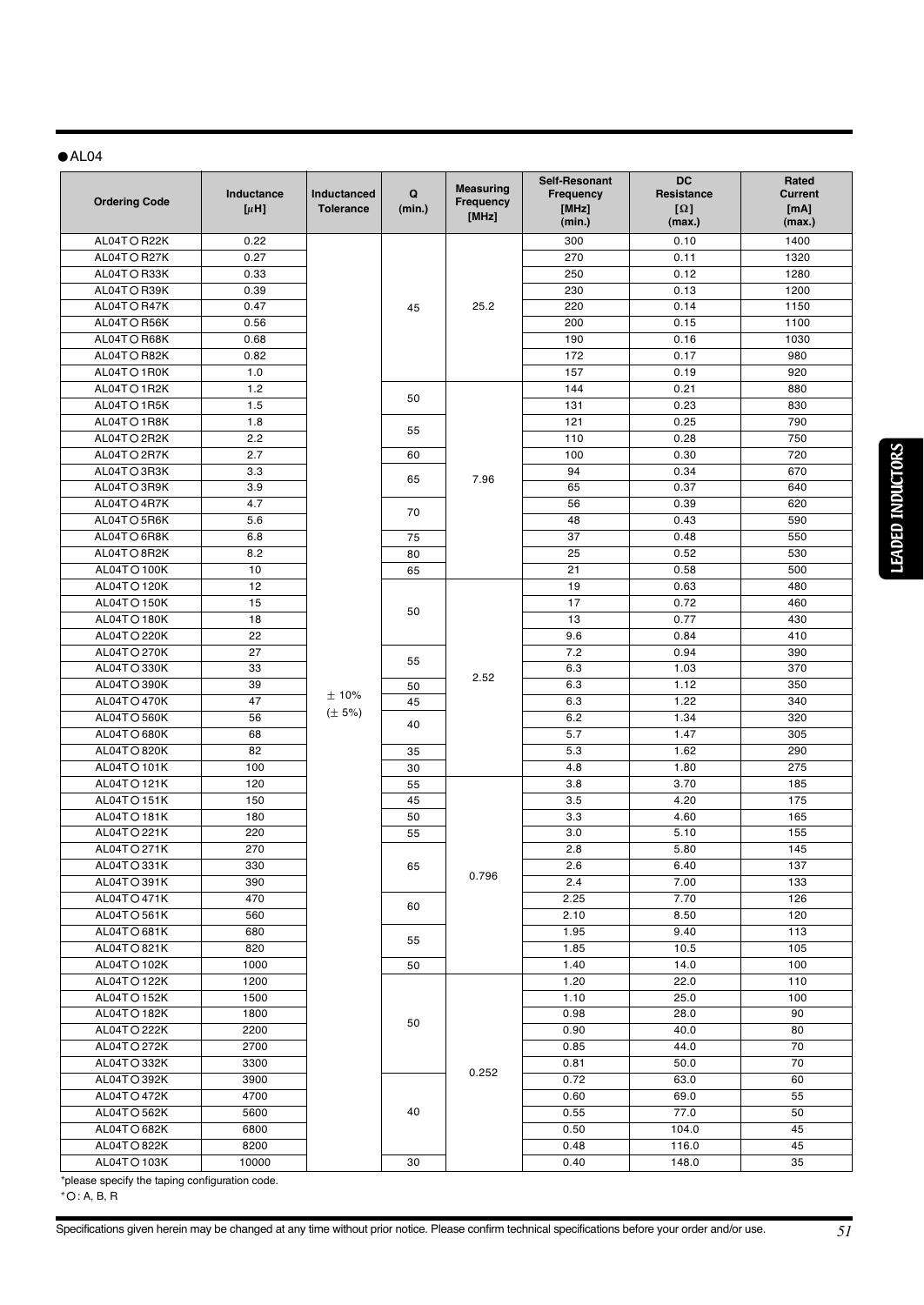#### $\bullet$ AL05

| <b>Ordering Code</b> | Inductance<br>[µH] | Inductanced<br><b>Tolerance</b> | Q<br>(min.) | <b>Measuring</b><br>Frequency<br>[MHz] | Self-Resonant<br>Frequency<br>[MHz]<br>(min.) | <b>DC</b><br><b>Resistance</b><br>$[\Omega]$<br>(max.) | Rate<br><b>Current</b><br>[mA]<br>(max.) |
|----------------------|--------------------|---------------------------------|-------------|----------------------------------------|-----------------------------------------------|--------------------------------------------------------|------------------------------------------|
| AL05TO1R0K           | 1.0                |                                 |             |                                        | 300                                           | 0.022                                                  | 5600                                     |
| AL05TO1R2K           | 1.2                | $\pm$ 10%                       |             |                                        | 260                                           | 0.024                                                  | 5500                                     |
| AL05TO1R5K           | 1.5                |                                 |             |                                        | 250                                           | 0.026                                                  | 5000                                     |
| AL05TO1R8K           | 1.8                |                                 |             |                                        | 240                                           | 0.029                                                  | 4700                                     |
| AL05TO2R2K           | 2.2                |                                 |             |                                        | 220                                           | 0.031                                                  | 4500                                     |
| AL05TO2R7K           | 2.7                |                                 |             |                                        | 195                                           | 0.034                                                  | 4000                                     |
| AL05TO3R3K           | 3.3                |                                 |             | 7.96                                   | 155                                           | 0.038                                                  | 3400                                     |
| AL05TO3R9K           | 3.9                |                                 |             |                                        | 115                                           | 0.040                                                  | 3100                                     |
| AL05T O 4R7K         | 4.7                |                                 |             |                                        | 85                                            | 0.044                                                  | 2800                                     |
| AL05T O 5R6K         | 5.6                |                                 |             |                                        | 55                                            | 0.048                                                  | 2600                                     |
| AL05T O 6R8K         | 6.8                |                                 |             |                                        | 50                                            | 0.051                                                  | 2400                                     |
| AL05T O 8R2K         | 8.2                |                                 |             |                                        | 38                                            | 0.056                                                  | 2200                                     |
| AL05T O 100K         | 10                 |                                 | 10          |                                        | 24                                            | 0.062                                                  | 2100                                     |
| AL05T O 120K         | 12                 |                                 |             |                                        | 18                                            | 0.076                                                  | 1800                                     |
| AL05T O 150K         | 15                 |                                 |             |                                        | 16                                            | 0.088                                                  | 1700                                     |
| AL05TO180K           | 18                 |                                 |             |                                        | 15<br>0.110                                   |                                                        | 1600                                     |
| AL05T O 220K         | 22                 |                                 |             | 2.52                                   | 14                                            | 0.130                                                  | 1400                                     |
| AL05T O 270K         | 27                 |                                 |             |                                        | 13                                            | 0.140                                                  | 1300                                     |
| AL05TO330K           | 33                 |                                 |             |                                        | 11                                            | 0.200                                                  | 1200                                     |
| AL05TO390K           | 39                 |                                 |             |                                        | 10                                            | 0.220                                                  | 1100                                     |
| AL05T O 430K         | 43                 |                                 |             |                                        | 9.5                                           | 0.280                                                  | 1000                                     |
| AL05T O 470K         | 47                 |                                 |             |                                        | 9.5                                           | 0.280                                                  | 1000                                     |
| AL05TO 560K          | 56                 |                                 |             |                                        | 8.0                                           | 0.300                                                  | 900                                      |
| AL05TO680K           | 68                 |                                 |             |                                        | 7.5                                           | 0.340                                                  | 800                                      |
| AL05TO820K           | 82                 |                                 |             |                                        | 7.0                                           | 0.385                                                  | 700                                      |
| AL05T O 101K         | 100                |                                 |             |                                        | 6.5                                           | 0.480                                                  | 700                                      |
| AL05T O 121K         | 120                |                                 |             |                                        | 5.0                                           | 0.595                                                  | 600                                      |
| AL05T O 151K         | 150                |                                 |             |                                        | 4.5                                           | 0.900                                                  | 550                                      |
| AL05T O 181K         | 180                |                                 |             |                                        | 4.0                                           | 1.10                                                   | 500                                      |
| AL05T O 221K         | 220                |                                 |             |                                        | 3.8                                           | 1.25                                                   | 440                                      |
| AL05T O 271K         | 270                |                                 |             |                                        | 3.5                                           | 1.85                                                   | 420                                      |
| AL05TO331K           | 330                |                                 |             |                                        | 3.0                                           | 2.10                                                   | 380                                      |
| AL05TO391K           | 390                |                                 | 15          | 0.796                                  | 2.8                                           | 2.28                                                   | 340                                      |
| AL05T O 471K         | 470                |                                 |             |                                        | 2.5                                           | 3.22                                                   | 320                                      |
| AL05TO 561K          | 560                |                                 |             |                                        | 2.2                                           | 3.85                                                   | 290                                      |
| AL05TO681K           | 680                |                                 |             |                                        | 2.1                                           | 4.00                                                   | 260                                      |
| AL05T O 821K         | 820                |                                 |             |                                        | 2.0                                           | 5.00                                                   | 250                                      |
| AL05TO 102K          | 1000               |                                 |             |                                        | 1.8                                           | 5.80                                                   | 240                                      |
| AL05T O 122K         | 1200               |                                 |             | 0.252                                  | 1.6                                           | 7.10                                                   | 200                                      |
| AL05TO152K           | 1500               |                                 |             |                                        | 1.5                                           | 7.80                                                   | 190                                      |

\*please specify the taping configuration code.

 $*$  O: A, B, R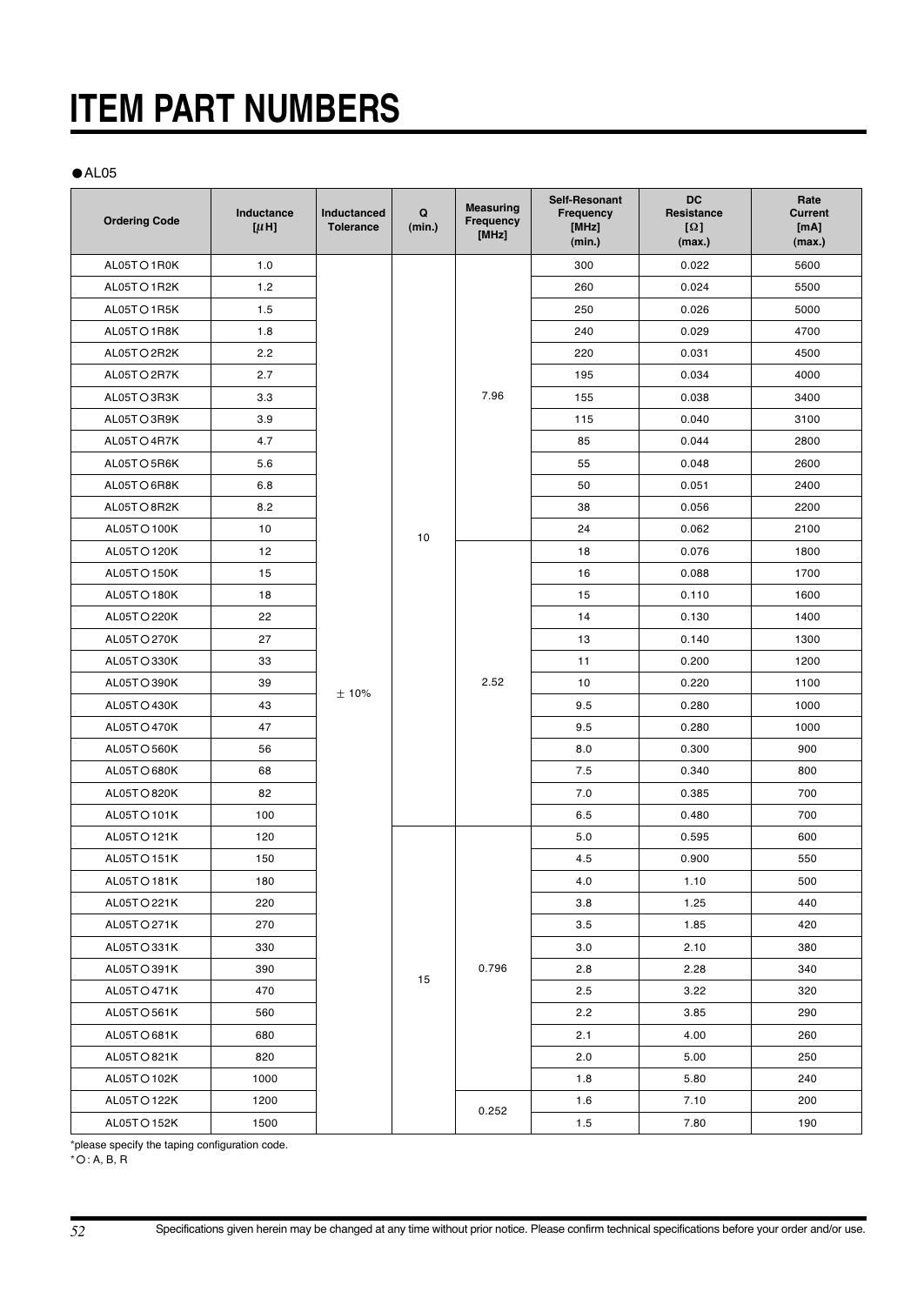# **ELECTRICAL CHARACTERISTICS**

### ● DC Bias Characteristics (Measured by HP4284A + HP42841A)



### ●Temperature Characteristics(Measured by HP4284A + HP42841A)

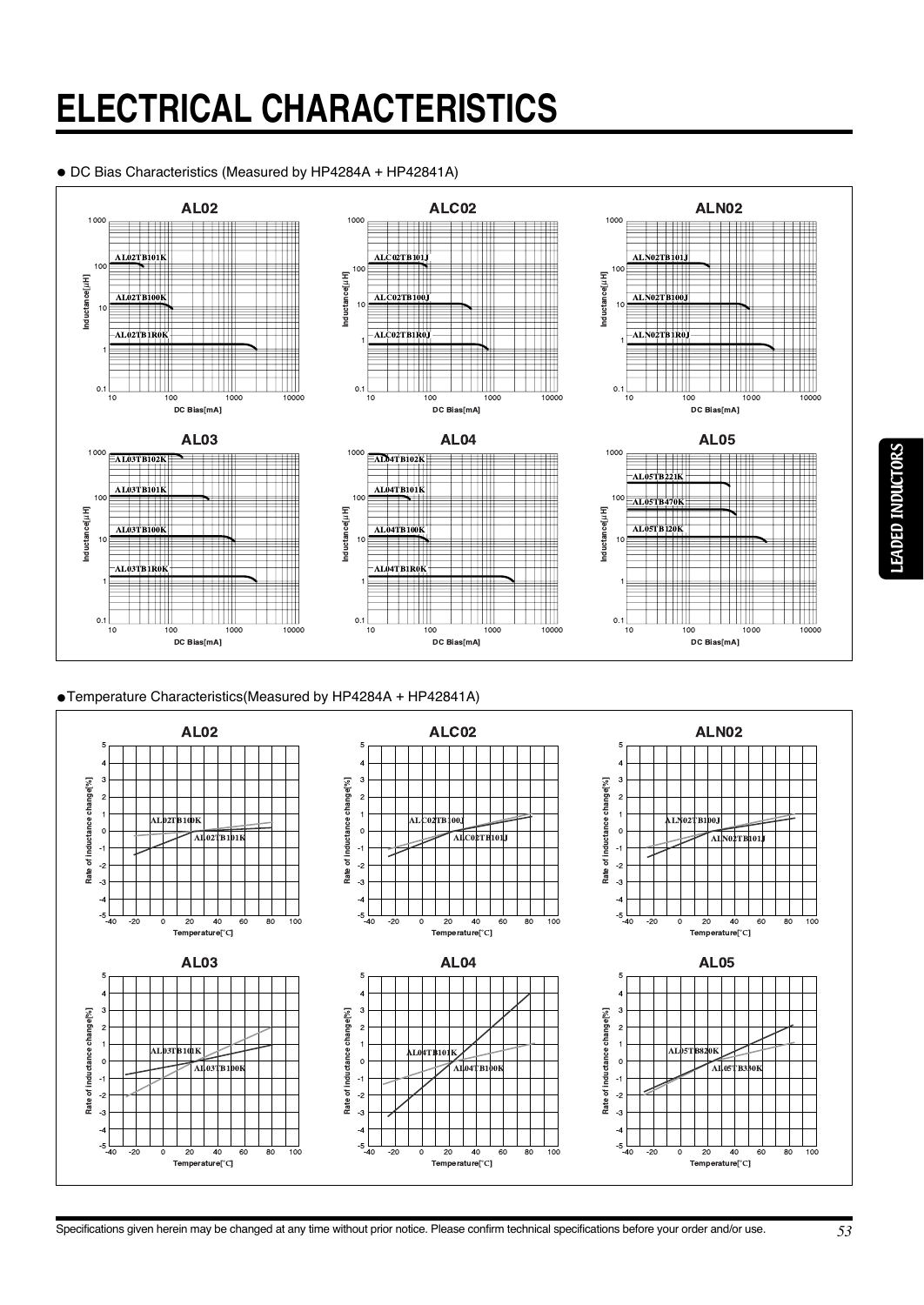# **ELECTRICAL CHARACTERISTICS**

### ● Q-Characteristics(Measured by HP 4285A + HP 42851A)

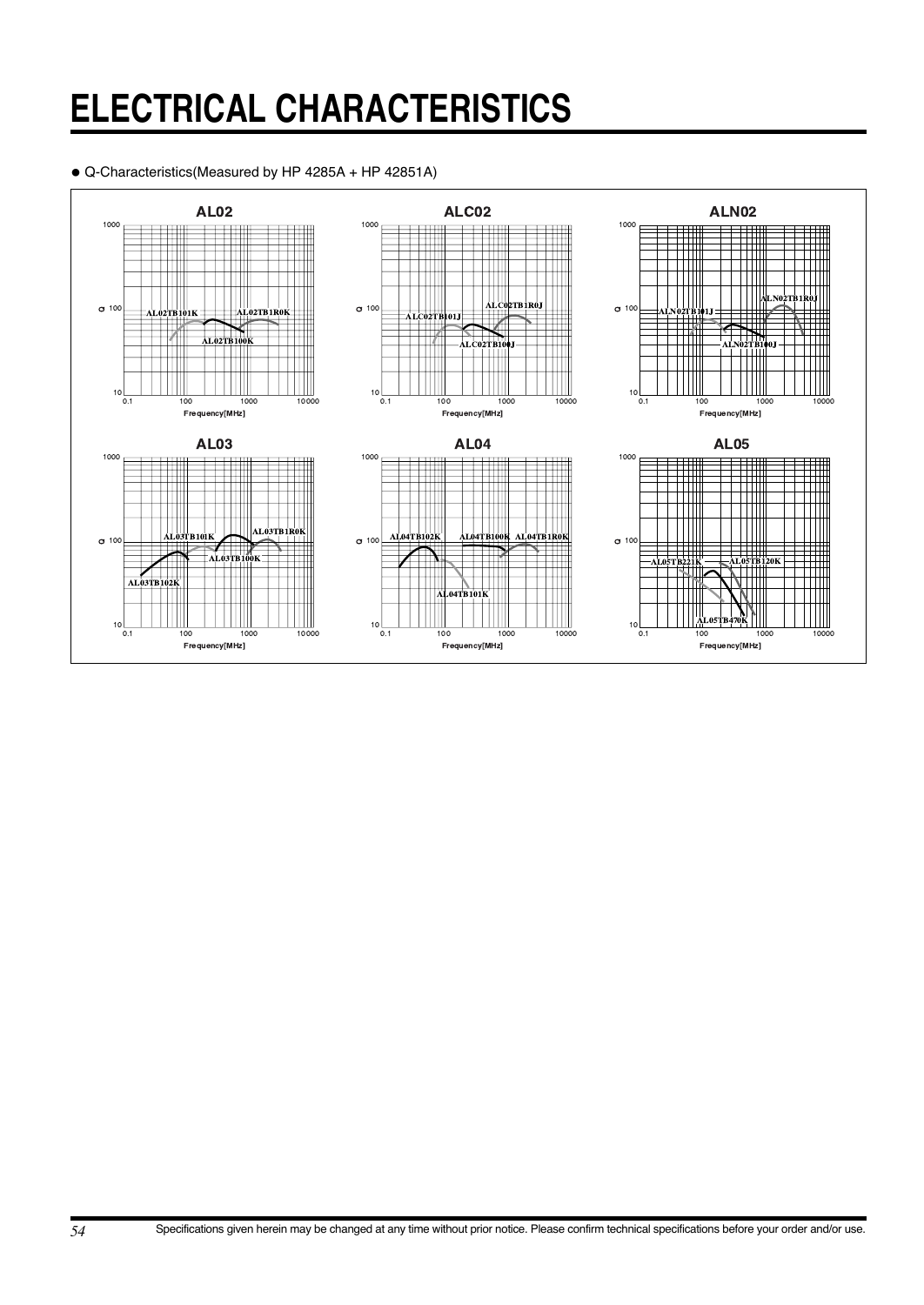# **RELIABILITY**

| Item                                |                                                                              |                                           | <b>Specified Value</b>                                      |                                            | <b>Test Methods and Remarks</b>                                                                               |                                                                                   |                                                                              |                                                                             |  |  |
|-------------------------------------|------------------------------------------------------------------------------|-------------------------------------------|-------------------------------------------------------------|--------------------------------------------|---------------------------------------------------------------------------------------------------------------|-----------------------------------------------------------------------------------|------------------------------------------------------------------------------|-----------------------------------------------------------------------------|--|--|
|                                     |                                                                              | AL02, AL03 Type                           | AL04 Type                                                   | AL05 Type                                  |                                                                                                               |                                                                                   |                                                                              |                                                                             |  |  |
| 1. Operating Temperature<br>Range   |                                                                              | $-25 \sim +85^{\circ}$ C                  |                                                             |                                            | Including self-generated heat.                                                                                |                                                                                   |                                                                              |                                                                             |  |  |
| 2. Storage Temperature              |                                                                              | $-40 \sim +85^{\circ}$ C                  |                                                             |                                            |                                                                                                               |                                                                                   |                                                                              |                                                                             |  |  |
| Range<br>3. Q                       |                                                                              | Within the specified tolerance            |                                                             |                                            | Measuring equipment: LCR meter(HP4285A+42851A or its equivalent)                                              |                                                                                   |                                                                              |                                                                             |  |  |
|                                     |                                                                              |                                           |                                                             |                                            | Measuring frequency: Specified frequency                                                                      |                                                                                   |                                                                              |                                                                             |  |  |
| 4. Self Resonant Frequency          |                                                                              | Within the specified tolerance            |                                                             |                                            | Measuring equipment:<br>(Dip meter or its equivalent)                                                         |                                                                                   |                                                                              |                                                                             |  |  |
| 5. DC Resistance                    |                                                                              | Within the specified tolerance            |                                                             |                                            |                                                                                                               |                                                                                   |                                                                              | Measuring equipment: m+J80 Ω Hi Tester(3226 or its equivalent)              |  |  |
| 6. DC Bias Characteristics          |                                                                              | $\Delta L/L \rightarrow$ Within -10%      |                                                             |                                            | Measure inductance with application of rated current using<br>LCR meter to compare it with the initial value. |                                                                                   |                                                                              |                                                                             |  |  |
| 7. Temperature Char-<br>acteristics |                                                                              | $\Delta L/L \rightarrow$ Within $\pm$ 5%  |                                                             |                                            | Change of maximum inductance deviation in step 1 to 5                                                         |                                                                                   |                                                                              |                                                                             |  |  |
|                                     |                                                                              |                                           |                                                             |                                            | <b>Step</b>                                                                                                   |                                                                                   | Temperature(°C)                                                              |                                                                             |  |  |
|                                     |                                                                              |                                           |                                                             |                                            | 1<br>2                                                                                                        | 20                                                                                | -25 (Minimum operating temperature)                                          |                                                                             |  |  |
|                                     |                                                                              |                                           |                                                             |                                            | 3                                                                                                             |                                                                                   | 20 (Reference temperature)                                                   |                                                                             |  |  |
|                                     |                                                                              |                                           |                                                             |                                            | $\overline{\mathbf{4}}$                                                                                       |                                                                                   | +85 (Maximum operating temperature)                                          |                                                                             |  |  |
|                                     |                                                                              |                                           |                                                             |                                            | 5                                                                                                             | 20                                                                                |                                                                              |                                                                             |  |  |
| 8. Inductance                       | Within the Specified tolerance                                               |                                           | Measuring frequency: Specified frequency                    |                                            |                                                                                                               | Measuring equipment: LCR meter (HP4285A+42851A or its equivalent)                 |                                                                              |                                                                             |  |  |
| 9. Rated Current                    |                                                                              | Within the specified tolerance            |                                                             |                                            | The maximum DC value having inductance decrease within 10%                                                    |                                                                                   |                                                                              |                                                                             |  |  |
|                                     |                                                                              |                                           |                                                             |                                            |                                                                                                               |                                                                                   | and temperature increase within $20^{\circ}$ C by the application of DC bias |                                                                             |  |  |
| Strength                            | 10.Terminal<br>Tensile<br>No abnormality such as cutoff or looseness of lead |                                           |                                                             |                                            |                                                                                                               | Apply the stated tensile force progressively in the direction<br>to draw terminal |                                                                              |                                                                             |  |  |
|                                     |                                                                              |                                           |                                                             |                                            |                                                                                                               | Tensile force(N)<br>Nominal wire diameter(mm)<br>Duration(S)                      |                                                                              |                                                                             |  |  |
|                                     |                                                                              |                                           |                                                             | 0.43< $\emptyset$ d $\leq$ 0.65            |                                                                                                               | 25                                                                                | 5                                                                            |                                                                             |  |  |
|                                     | Bending                                                                      |                                           |                                                             |                                            |                                                                                                               |                                                                                   |                                                                              | Suspend a mass at the terminal, incline the body through angle of 90°       |  |  |
|                                     | No abnormality such as cutoff or looseness of lead                           |                                           |                                                             |                                            |                                                                                                               |                                                                                   |                                                                              | and return it to intial position is This operation is done over a period of |  |  |
|                                     |                                                                              |                                           |                                                             |                                            | 2~3 sec. Then a second bend in the opposite direction shall be made.                                          |                                                                                   |                                                                              |                                                                             |  |  |
|                                     |                                                                              |                                           |                                                             |                                            | Number of bends: Two times                                                                                    |                                                                                   |                                                                              |                                                                             |  |  |
|                                     |                                                                              |                                           |                                                             |                                            | Nominal wire diameter(mm)                                                                                     |                                                                                   | <b>Bending force(N)</b>                                                      | Mass weight(kg)                                                             |  |  |
|                                     |                                                                              |                                           |                                                             |                                            | $0.3 < \emptyset$ d $\leq 0.5$<br>$0.5 < \emptyset$ d $\leq$ 0.8                                              |                                                                                   | 2.5<br>5                                                                     | 0.25<br>0.5                                                                 |  |  |
| 11. Body Strength                   |                                                                              | No abnormality such as damage             |                                                             |                                            | AL <sub>02</sub>                                                                                              |                                                                                   |                                                                              |                                                                             |  |  |
|                                     |                                                                              |                                           |                                                             |                                            | Applied force: 30N                                                                                            |                                                                                   |                                                                              |                                                                             |  |  |
|                                     |                                                                              |                                           |                                                             |                                            | Duration: 10 sec.                                                                                             |                                                                                   |                                                                              |                                                                             |  |  |
|                                     |                                                                              |                                           |                                                             |                                            | Speed: Shall attain to specified force in 2 sec.<br>AL03, 04, 05                                              |                                                                                   |                                                                              |                                                                             |  |  |
|                                     |                                                                              |                                           |                                                             |                                            | Applied force: 50N                                                                                            |                                                                                   |                                                                              |                                                                             |  |  |
|                                     |                                                                              |                                           |                                                             |                                            | Duration: 10 sec.                                                                                             |                                                                                   |                                                                              |                                                                             |  |  |
| 12. Resistance to vibration         |                                                                              | $\Delta L/L \rightarrow$ Within $\pm 5\%$ | $\Delta L/L \rightarrow W$ ithin $\pm 5\%$                  | $\Delta L/L \rightarrow W$ ithin $\pm 5\%$ | Speed: Shall attain to specified force in 2 sec.                                                              |                                                                                   |                                                                              |                                                                             |  |  |
|                                     |                                                                              | $Q \rightarrow 30$ min.                   | $Q/Q \rightarrow$ Within $\pm 10\%$                         | $Q \rightarrow 15$ min.                    | According to JIS C 5102 clause 8.2<br>Vibration type: A                                                       |                                                                                   |                                                                              |                                                                             |  |  |
|                                     |                                                                              |                                           |                                                             |                                            | Duration: 2 hrs each in X, Y and Z directions Total: 6 hrs                                                    |                                                                                   |                                                                              |                                                                             |  |  |
|                                     |                                                                              |                                           |                                                             |                                            | Frequency range: 10 to 55 to 10 Hz(1min.)<br>Amplitude: 1.5 mm                                                |                                                                                   |                                                                              |                                                                             |  |  |
|                                     |                                                                              |                                           |                                                             |                                            | Mountiong method: Soldering onto printed board                                                                |                                                                                   |                                                                              |                                                                             |  |  |
|                                     |                                                                              |                                           |                                                             |                                            | Recovery: At least 1 hr of recovery under the standard condition                                              |                                                                                   |                                                                              |                                                                             |  |  |
| 13. Resistance to Shock             |                                                                              | No significant                            | No significant                                              | No significant                             | after the test, followed by the measurement within 2 hrs.<br>Drop test                                        |                                                                                   |                                                                              |                                                                             |  |  |
|                                     |                                                                              | abnormality in                            | abnormality in                                              | abnormality in                             | impact materal: Concrete of vinyl tile                                                                        |                                                                                   |                                                                              |                                                                             |  |  |
|                                     |                                                                              | appearance                                | appearance                                                  | appearance                                 | Height: 1m                                                                                                    |                                                                                   |                                                                              |                                                                             |  |  |
| 14. Solderability                   |                                                                              |                                           | At least 75% of terminal electrode is covered by new solder |                                            | Total number of drops: 10 times<br>Solder temperature: $230 \pm 5^{\circ}$ C                                  |                                                                                   |                                                                              |                                                                             |  |  |
|                                     |                                                                              |                                           |                                                             |                                            | Duration: $3 \pm 0.5$ sec.                                                                                    |                                                                                   |                                                                              |                                                                             |  |  |
| 15. Resistance to                   |                                                                              | No significant                            | No significant                                              | $\Delta L/L \rightarrow W$ ithin ±5%       | Solder temperature: $270 \pm 5^{\circ}$ C                                                                     |                                                                                   |                                                                              |                                                                             |  |  |
| Soldering Heat                      |                                                                              | abnormality in<br>appearance              | abnormality in<br>appearance                                | $Q \rightarrow 15$ min.                    | Duration: $5 \pm 0.5$ sec.<br>Immersed conditions: inserted into substrate with $t = 1.6$ mm                  |                                                                                   |                                                                              |                                                                             |  |  |
|                                     |                                                                              |                                           |                                                             |                                            |                                                                                                               |                                                                                   |                                                                              | Recovery: At least 1 hr of recovery under the standard condition            |  |  |
|                                     |                                                                              |                                           |                                                             |                                            | after the test, followed by the measurement within 2 hrs.                                                     |                                                                                   |                                                                              |                                                                             |  |  |
|                                     |                                                                              |                                           |                                                             |                                            |                                                                                                               |                                                                                   |                                                                              |                                                                             |  |  |